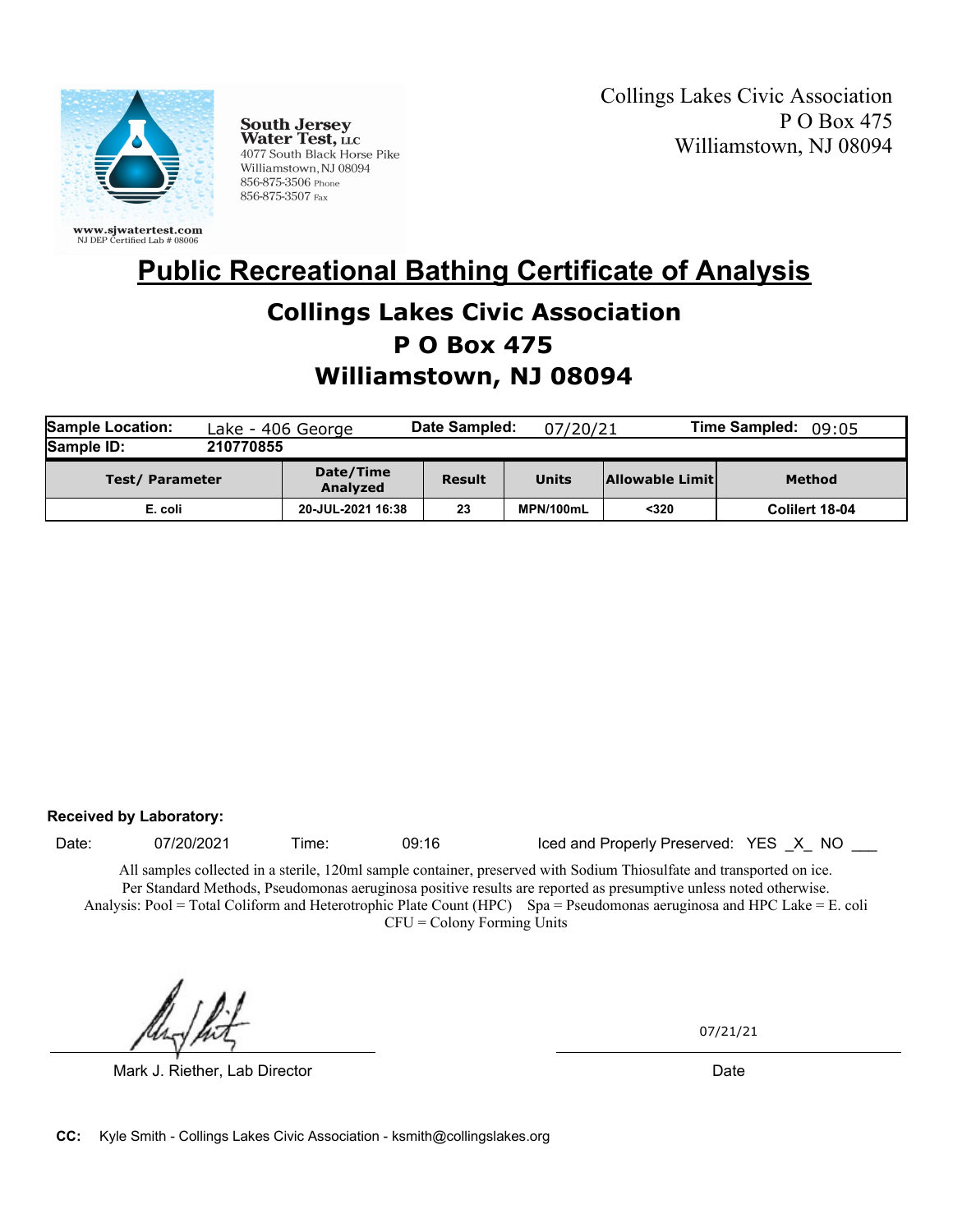

**South Jersey<br>Water Test, LLC** 4077 South Black Horse Pike Williamstown, NJ 08094 856-875-3506 Phone 856-875-3507 Fax

Collings Lakes Civic Association P O Box 475 Williamstown, NJ 08094

# **Collings Lakes Civic Association Public Recreational Bathing Certificate of Analysis**

### **P O Box 475**

## **Williamstown, NJ 08094**

| <b>Sample Location:</b> | Lake - 1 Braddock |                       | Date Sampled: | 07/20/21  |                 | <b>Time Sampled:</b><br>08:50 |  |
|-------------------------|-------------------|-----------------------|---------------|-----------|-----------------|-------------------------------|--|
| Sample ID:              | 210770853         |                       |               |           |                 |                               |  |
| <b>Test/Parameter</b>   |                   | Date/Time<br>Analyzed | Result        | Units     | Allowable Limit | Method                        |  |
| E. coli                 |                   | 20-JUL-2021 16:38     | 51            | MPN/100mL | $320$           | Colilert 18-04                |  |

#### **Received by Laboratory:**

Date: 07/20/2021 Time: 09:16 Iced and Properly Preserved: YES X NO \_\_\_

All samples collected in a sterile, 120ml sample container, preserved with Sodium Thiosulfate and transported on ice. Per Standard Methods, Pseudomonas aeruginosa positive results are reported as presumptive unless noted otherwise. Analysis: Pool = Total Coliform and Heterotrophic Plate Count (HPC) Spa = Pseudomonas aeruginosa and HPC Lake = E. coli CFU = Colony Forming Units

Mark J. Riether, Lab Director **Date Accord Accord Provident Control** Date Date Date

07/21/21